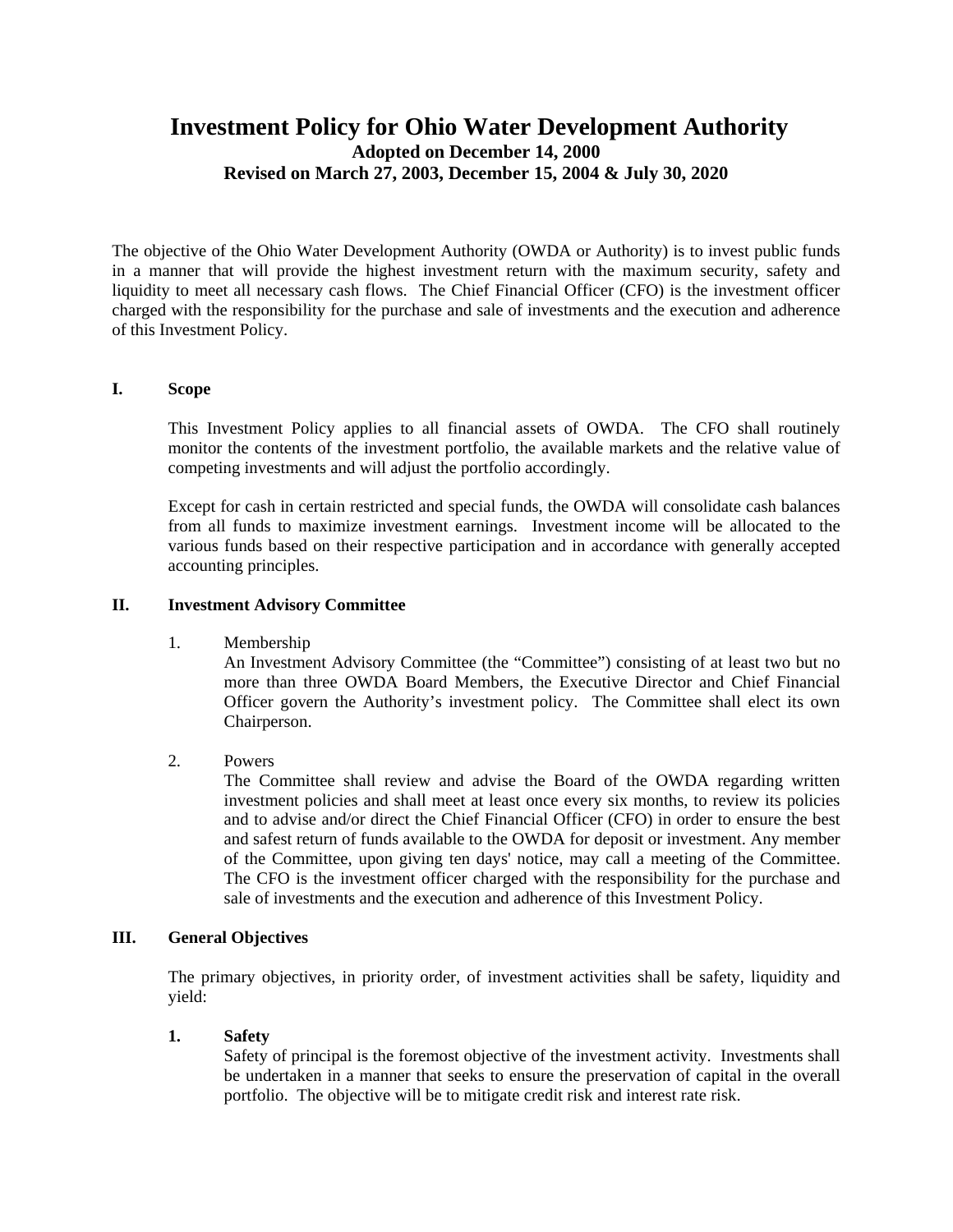## **2. Liquidity**

The investment portfolio shall remain sufficiently liquid to meet all operating requirements that may be reasonably anticipated. This is accomplished by structuring the portfolio so that securities mature concurrent with cash needs or by investing in securities with active secondary or resale markets. A portion of the portfolio also may be placed in money market mutual funds or local government investment pools that offer same-day liquidity for short-term funds.

## **3. Yield**

The investment portfolio shall be designed with the objective of attaining a market rate of return throughout budgetary and economic cycles, taking into account the investment risk constraints and liquidity needs. Return on investment is of secondary importance compared to the safety and liquidity objectives described above. Securities shall be purchased with the expectation that they may be held until maturity. However, securities may be sold prior to maturity:

- To minimize loss of principal
- To improve the quality, yield, or target duration of the portfolio
- To meet liquidity needs

#### **IV. Standards of Care**

#### **1. Prudence**

The standard of prudence to be used by investment officials shall be the "prudent person" standard and shall be applied in the context of managing an overall portfolio. Investments shall be made with judgment and care, under circumstances then prevailing, which persons of prudence, discretion and intelligence exercise in the management of their own affairs, not for speculation, but for investment, considering the probable safety of their capital as well as the probable income to be derived.

#### **2. Ethics and Conflicts of Interest**

Officers and employees involved in the investment process shall refrain from personal business activity that could conflict with the proper execution and management of the investment program, or that could impair their ability to make impartial decisions. Employees and investment officials shall disclose any material interests in financial institutions with which they conduct business. They shall further disclose any personal financial/investment positions that could be related to the performance of the investment portfolio. Employees and officers shall refrain from undertaking personal investment transactions with the same individual with whom business is conducted on behalf of the OWDA.

#### **3. Delegation of Authority**

Authority to manage the daily investment program is granted to the CFO, hereinafter referred to as investment officer by the Committee. The investment officer shall be responsible for all transactions undertaken and shall establish a system of controls to regulate the activities of subordinate officials. Asset managers may be hired by the Committee and given authority to trade investments on the Authority's behalf. All assets under management are held by third party trustees or custodians. No person may engage in an investment transaction except as provided under the terms of this policy and the procedures established by the investment officer.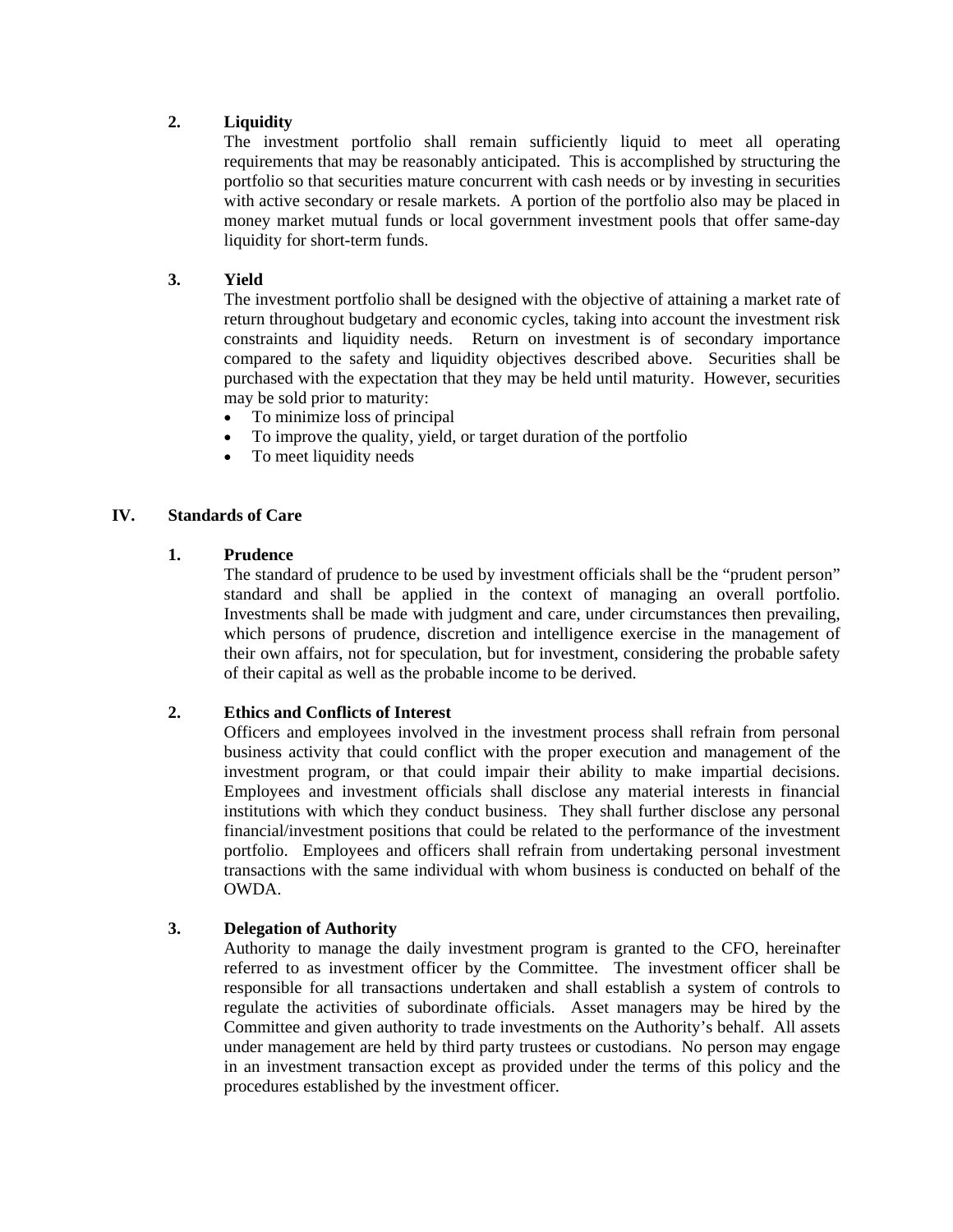## **V. Suitable and Authorized Investments**

Restricted funds held related to a specific bond program of the Authority shall adhere to the defined eligible investments of that bond program. Areas where the documents related to a specific bond program are silent, this investment policy will govern. Funds not under other specific authority will be governed by this investment policy.

The following investments will be permitted by this policy:

- 1. United States Treasury bills, notes, bonds, or any other obligations or securities issued by the United States Treasury or any other obligations guaranteed as to principal and interest by the United States (excluding investment in stripped principal or interest obligations of such eligible obligations).
- 2. Bonds, note, debentures, or any other obligations or securities issued by any federal government agency or instrumentality, including but not limited to,
	- Federal National Mortgage Association
	- Federal Home Loan Bank
	- Federal Farm Credit Bank
	- Federal Home Loan Mortgage Association
	- Government National Mortgage Association

All federal agency securities shall be direct issuances of federal government agencies or instrumentalities.

- 3. Interim deposits in authorized depositories, provided those deposits are properly insured or collateralized.
- 4. Bonds and other obligations of this state. The payment of debt service on such bonds or obligations are secured by the full faith and credit of the State.
- 5. Direct and general obligations of any State of the United States, to the payment of which the full faith and credit of such State are pledged and that are rated in one of the two highest rating categories for short-term obligations and one of the two highest rating categories for long-term obligations by at least two of the major rating agencies. The major rating agencies for the purposes of this investment policy consist of Moody's, Standard & Poor's and Fitch.
- 6. Direct and general obligations of any municipality of the United States, to the payment of which the full faith and credit of such municipality are pledged and that are rated in one of the two highest rating categories for short-term obligations and one of the two highest rating categories for long-term obligations by at least two of the three major rating agencies listed in IV. 5 above.
- 7. Revenue obligations of any municipal issuer where the issuer's underlying long-term rating is in the highest rating category by at least two of the three major rating agencies listed in IV. 5 above
- 8. Pre-refunded municipal obligations meeting the following conditions:
	- A. Such obligations will not be redeemed prior to maturity, or the Trustee has been given irrevocable instructions concerning their call for redemption and the issuer of such obligations has covenanted not to redeem such obligations other than as set forth in instructions.
	- B. Such obligations are secured by investments described in #1 or #2 above.
	- C. The principal and interest generated from Investments securing the municipal obligation are sufficient to meet the liabilities of the obligation.
	- D. The investments serving as security for the obligations are held by an escrow agent or trustee and not available to satisfy any other claims including those against the trustee or escrow agent.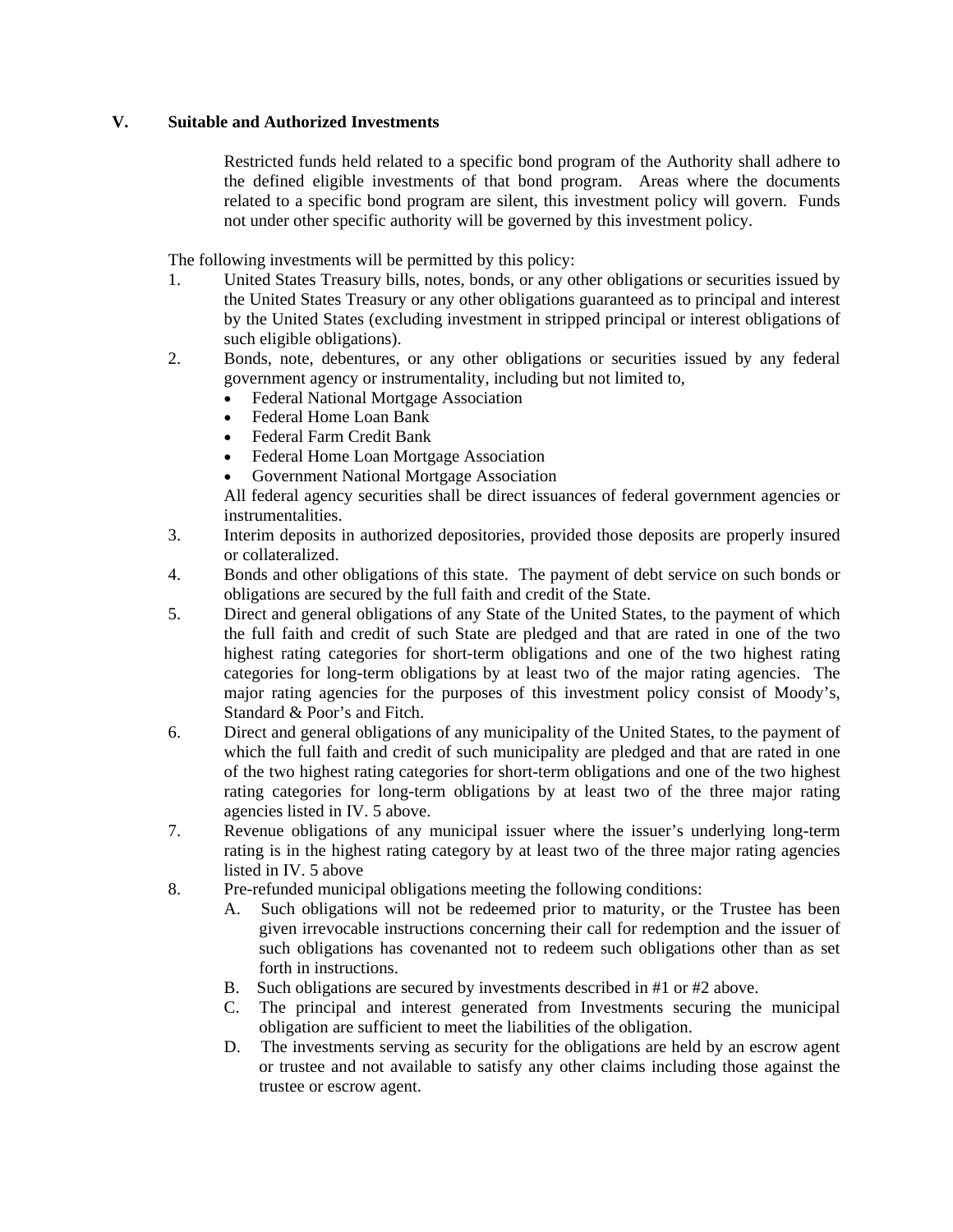- 9. No-load money market mutual funds consisting exclusively of obligations described in (1) or (2) and repurchase agreements secured by such obligations, provided that investments in securities are made only through eligible financial institutions.
- 10. Investment agreements that allow for total flexibility of draws at par without a breakage fee and deposits at the original rate provided that the collateral subject to such agreements are marked to market daily and are collateralized by government obligations or government certificates (see definitions below), or obligations issued, guaranteed or collateralized by GNMA, FNMA, or FHLMC. Collateral substitution is allowed provided that required margin levels are met. Margin levels are determined by collateral type and approved by the OWDA. Providers of investment agreements must be insurance companies, commercial banks, broker/dealers or other financial institutions whose obligations are rated in the highest short-term categories or one of the top three long-term categories by Moody's and/or Standard & Poor's. The maximum maturity of any investment agreement shall be ten years.

"Government Obligations" refers to direct and general obligations of, or obligations in which the timely payment of principal and interest are unconditionally guaranteed by, the United States of America.

"Government Certificates" refers to (in the case of Government Obligations) evidences of ownership of proportionate interest in future interest or principal payments of Government Obligations, including depository receipts thereof. Investments in such proportionate interest must be limited to circumstances wherein (i) a bank or trust company acts as custodian and holds the underlying Government Obligations; (ii) the owner of the investment is the real party in interest and has the right to proceed directly and individually against the obligor on the underlying Government Obligations, and (iii) the underlying Government Obligations are held in a special account, segregated from the custodian's general assets, and are not available to satisfy any claim of the custodian, any person claiming through the custodian or any person to whom the custodian may be obligated.

- 11. The Ohio subdivision's fund, STAROhio
- 12. Repurchase agreements, (i) the maturities of which are 30 days or less or (ii) the maturities of which are longer than 30 days and not longer than one year, provided the collateral subject to such agreements are marked to market daily, and in either case are entered into with financial institutions such as banks or trust companies organized under State law or national banking associations, insurance companies, or government bond dealers reporting to, trading with, and recognized as a primary dealer by, the Federal Reserve Bank of New York and a member of the Security Investors Protection Corporation with debt rated "A" or commercial paper rated "A-1" by Standard & Poor's or "A" or "Prime-1" by Moody's. Notwithstanding anything herein to the contrary, a repurchase agreement may have a maturity longer than one year if such agreement permits the Authority to withdraw all or any portion of the principal amount covered by such agreement on demand at par and without substantial penalty or premium. The repurchase agreement shall be collateralized by government obligations or government certificates (see definitions below), or obligations issued, guaranteed or collateralized by GNMA, FNMA, or FHLMC. The repurchase agreement securities and, to the extent necessary, Government Obligations and Government Certificates or obligations described in paragraph  $(IV)(7)$ , exclusive of accrued interest, shall be maintained at a required margin level. Margin levels are determined by collateral type and approved by the OWDA. In addition, the provisions of the repurchase agreement shall meet the following additional criteria: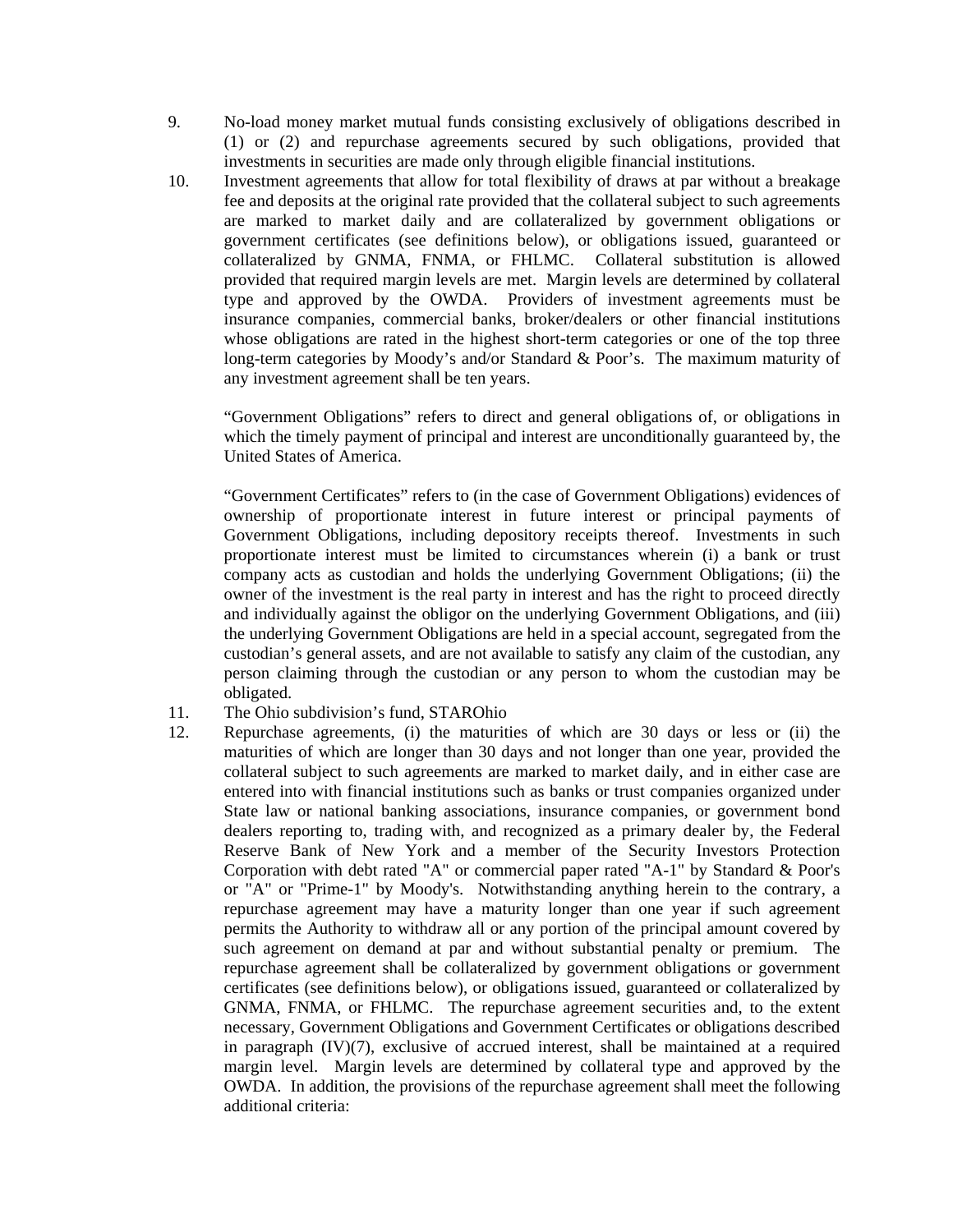- A. the third party (who shall not be the provider of the collateral) has possession of the repurchase agreement securities and the Government Obligations and Government Certificates as agent for the Trustee or the Authority;
- B. failure to maintain the requisite collateral levels will require the third party having possession of the securities to liquidate the securities immediately; and
- C. the third party having possession of the securities has a perfected, first priority security interest in the securities.

Nothing in this paragraph shall be construed as authorizing the Authority to enter into reverse repurchase transactions involving moneys or investments on deposit in any Special Funds.

For the purposes of financial reporting, all of the investments listed above in 1-12, except for StarOhio 11 and money market funds 9, are to be classified as investments, and not cash or cash equivalents. Cash and cash equivalents shall consist of Cash, StarOhio, and Money Market Funds.

#### **VI. Maximum Maturity**

With the exception of securities held as collateral for a written repurchase agreement, any investment must mature within ten years from the date of settlement, unless the investment is matched to a specific obligation or debt of the OWDA.

#### **VII. Safekeeping and Custody**

All security transactions, including collateral for repurchase agreements, shall be conducted on a delivery-versus-payment basis. Securities will be held by a third party custodian designated by the CFO and evidenced by safekeeping receipts.

#### **VIII. Internal Controls**

The investment officer is responsible for establishing and maintaining an internal control structure designed to ensure that the assets of the OWDA are protected from loss, theft or misuse. The internal control structure shall be designed to provide reasonable assurance that these objectives are met. The concept of reasonable assurance recognizes that (1) the cost of a control should not exceed the benefits likely to be derived and (2) the valuation of costs and benefits requires estimates and judgements by management. Accordingly, the investment officer shall establish a process for an annual independent review by an external auditor to assure compliance with policies and procedures.

#### **IX. Reporting**

The investment officer shall prepare an investment report at least quarterly that provides an analysis of the current investment portfolio. This management summary will be prepared in a manner, which will allow the OWDA to ascertain whether investment activities during the reporting period have conformed to the investment policy. The report should be provided to the Committee and all other parties designated by the Committee.

The market value of the portfolio shall be calculated annually in compliance with all governing statutes and accounting procedures. This will ensure that review of the investment portfolio, in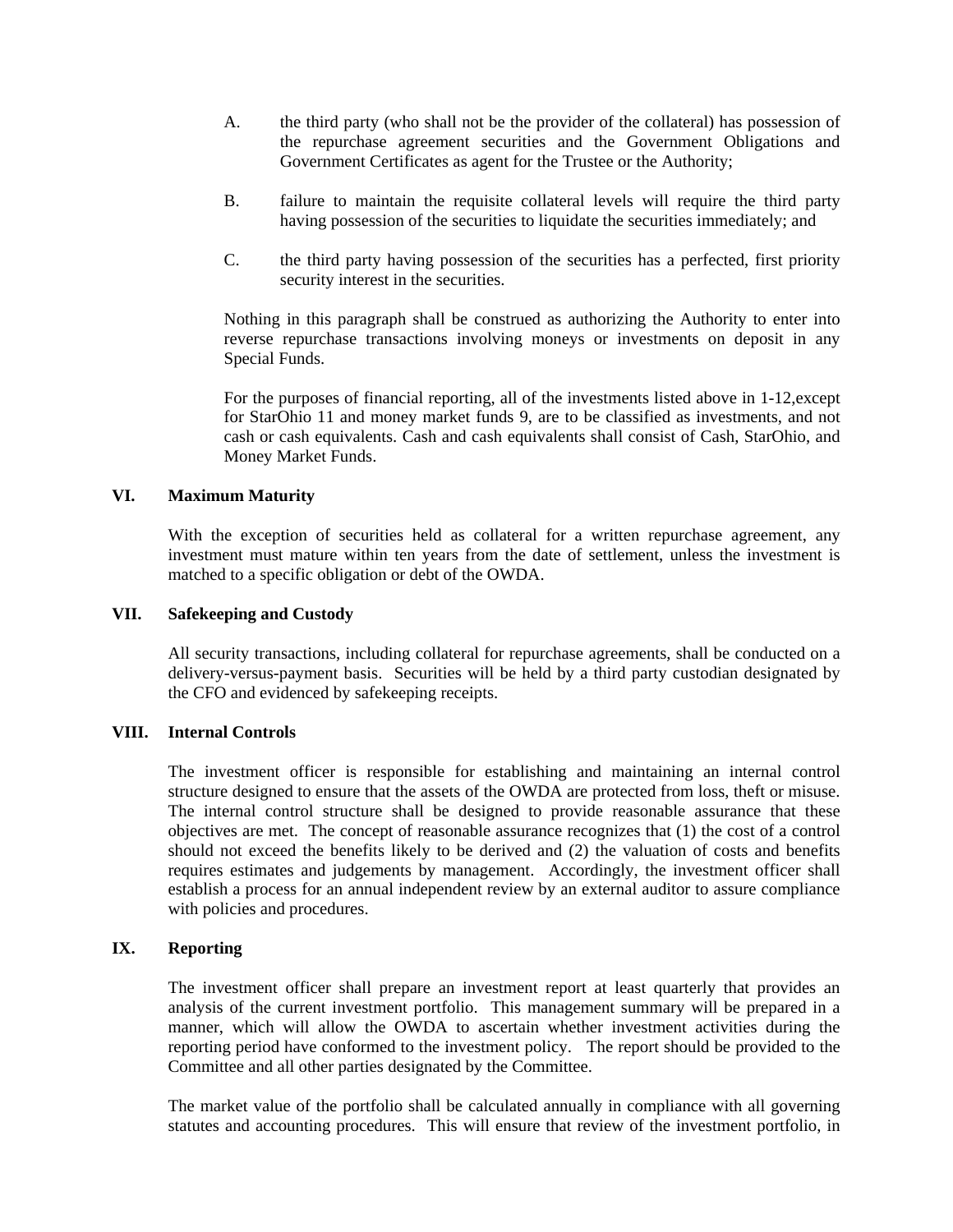terms of value and price volatility, has been performed consistent with current mark-to-market practices.

### **X. Authorized Investment Advisors/Brokers**

The Committee may elect to use a broker and/or investment advisor / investment managers to implement this investment policy. The Committee may also delegate such authority to the CFO. All brokers, advisors, investment managers and financial institutions initiating transactions with the OWDA must acknowledge their agreement to abide by the content of this investment policy.

#### **Approval of the Investing Authority**

The investment policy dated December 15, 2004 and most recently revised on July 30, 2020 is, hereby, approved by the Investing Authority:

 $\overline{\phantom{a}}$  ,  $\overline{\phantom{a}}$  ,  $\overline{\phantom{a}}$  ,  $\overline{\phantom{a}}$  ,  $\overline{\phantom{a}}$  ,  $\overline{\phantom{a}}$  ,  $\overline{\phantom{a}}$  ,  $\overline{\phantom{a}}$  ,  $\overline{\phantom{a}}$  ,  $\overline{\phantom{a}}$  ,  $\overline{\phantom{a}}$  ,  $\overline{\phantom{a}}$  ,  $\overline{\phantom{a}}$  ,  $\overline{\phantom{a}}$  ,  $\overline{\phantom{a}}$  ,  $\overline{\phantom{a}}$ Todd E. Skruck, CFO **Date**